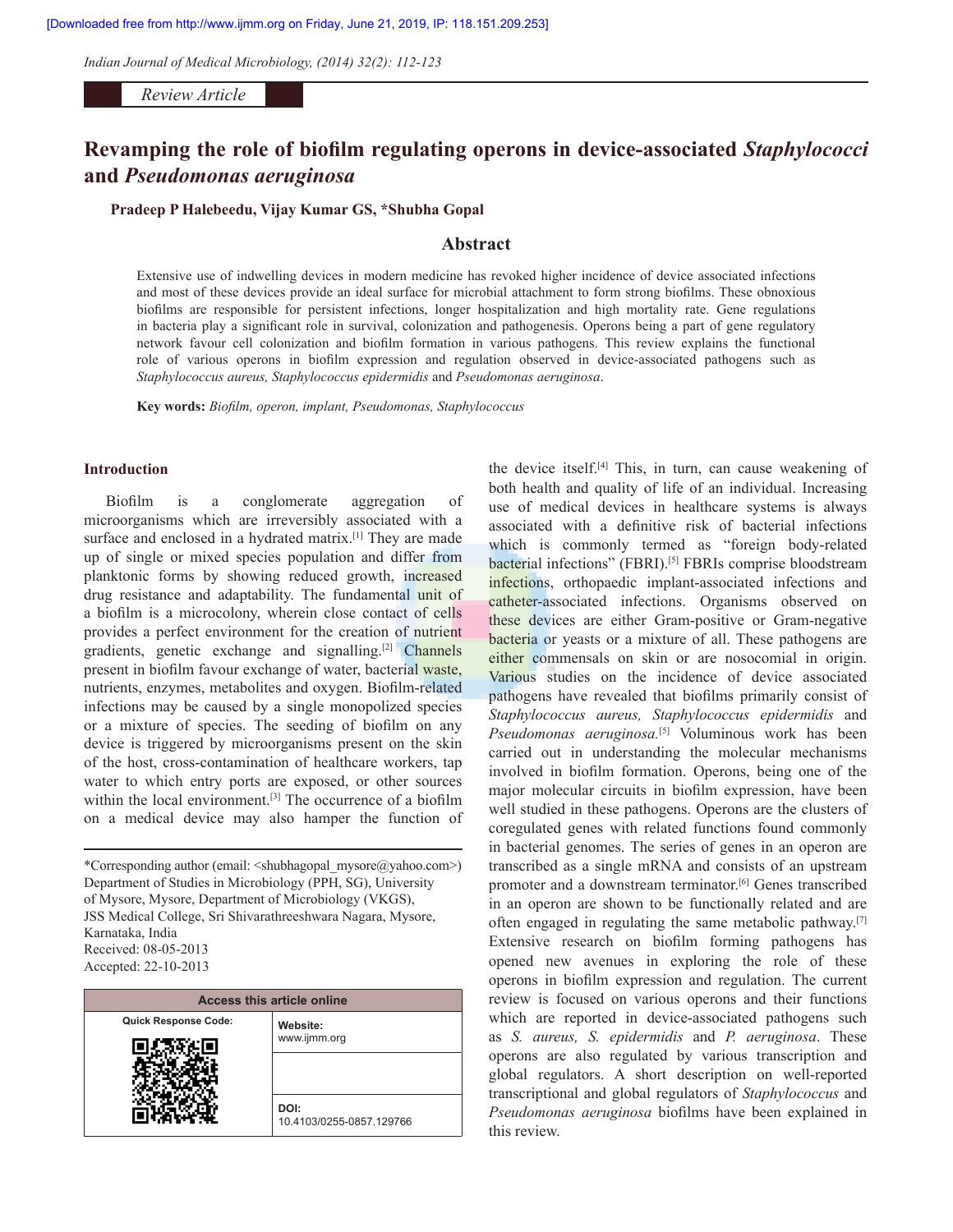#### *Operons of Staphylococcal biofilms*

*Staphylococci* are commonly found on indwelling medical devices such as central venous catheters, needleless connectors, endotracheal tubes, intrauterine devices, mechanical heart valves, pacemakers, peritoneal dialysis catheters, prosthetic joints, tympanostomy tubes, urinary catheters and voice prostheses.[8] After inserting indwelling devices into the patients, they are rapidly coated with host-derived extracellular matrix components and plasma proteins which can function as adhesion molecules for *Staphylococcal* attachment.[8] One of the reasons for catheter and implant infections to occur frequently is the poor vascularization at implantation site. The inability of the innate and adaptive defence mechanisms to reach these sites makes it difficult for the host to fight infection.<sup>[8]</sup> In regions devoid of circulation, *Staphylococci* are free to grow, spread and form a resistant biofilm structure.[8] Among the *Staphylococcal* species that appear in the list of the leading aetiological agents, *Staphylococcus aureus* and *S. epidermidis* are, respectively, at the first and the second positions. There are a certain number of Coagulase-negative *Staphylococci* (CoNS) that are emerging as new pathogens, such as *S. hominis*, *S. haemolyticus*, *S. capitis* and *S. warneri.*[8] With reference to *S. aureus* and *S. epidermidis,*  the regulation of biofilms by operons and their known functions are explained below. Table 1 gives an overview of biofilm regulating operons, encoded proteins and their functions.

## *Intercellular adhesin operon (icaADBC)*

Production of the extracellular polysaccharide, termed 'poly‑N‑acetylglucosamine (PNAG)' in *S. aureus* and 'polysaccharide intercellular adhesin (PIA)' in *S. epidermidis* is the well‑known mechanism observed in *Staphylococcal* biofilms.[9] PNAG/PIA is produced by enzymes regulated by the *ica* operon<sup>[9]</sup> and this operon is frequently observed in isolates obtained from indwelling devices rather than the carriage strains.<sup>[10]</sup> High incidence (nearly 50%) of *ica* positive *S. epidermidis* isolates has been reported in intensive care unit isolates.[11] In contrast, the observed tendency of *ica* operon in *S. aureus* clinical isolates was 100%.[12] These data suggest that the presence of *ica* operon in clinical and device-associated *Staphylococci* can trigger biofilm formation and thus it has become an essential biofilm regulatory component.

The *ica* gene locus consists of *ica*ADBC genes.[1,13] [Figure 1a] and all these genes are regulated by *icaR*<sup>[9,14]</sup> and the teicoplanin-associated locus regulator,  $tcaR$ <sup>[14]</sup> PIA is composed of  $\beta$ -1,6-linked N‑acetylglucosamine residues (80‑85%) and an anionic fraction with a lower content of non‑N‑acetylated D‑glucosaminyl residues that contains phosphate and ester-linked succinate (15-20%).<sup>[15]</sup> Upregulation of *ica* gene locus is influenced by environmental conditions, such

as glucose, ethanol, high osmolarity, high temperature, anaerobiosis, sub-inhibitory concentrations of tetracycline or quinupristin–dalfopristin.[16] *tagO* gene involved in the production of wall teichoic acids has also been reported to regulate the expression of *ica* loci.[17] Besides, transcriptional regulators such as alternative sigma factor B (SigB),[16] *Staphylococcal* accessory regulator A (SarA)[16] and *Staphylococcal* accessory regulator X (SarX)<sup>[18]</sup> have been reported to influence biofilm production by controlling the expression of *ica*ADBC operon. An outlook on the function of these transcriptional and global regulators in *ica*ADBC expression is explained in Table 2. The occurrence of phase variation due to alternating insertion and excision of insertion sequence 256 (IS256) to *ica*  operon has shown to elicit PIA‑independent proteinaceous biofilms.<sup>[10,19]</sup> Thus, a thorough understanding of these regulators, IS256 elements and environmental factors involved in *ica* operon expression and regulation is very much essential to know more about *Staphylococcal* biofilms.

#### *D- alanine poly (phosphoribitol) ligase operon (dltABCD)*

The role of teichoic acids, highly charged cell wall polymers in biofilm formation have been reported in *Staphylococci.*[20] Teichoic acids being a major component of bacterial cell wall help in the attachment of cell surface proteins and favour biofilm development.<sup>[20]</sup> In *Staphylococci*, two classes of teichoic acids have been reported; peptidoglycan‑bound wall teichoic acids and membrane-anchored lipoteichoic acids.<sup>[17]</sup> The operon *dltABCD* programs the synthesis of peptidoglycan-bound wall teichoic acids with the release of four functional proteins responsible for the esterification of teichoic acids with D-alanine [Figure 1b]. Isolates with mutations in the *dltABCD* operon specifically in *dltA* has shown to increase net negative charge on the cell surface and unable to colonize on glass or polystyrene surface.<sup>[20]</sup> They also failed to produce D-alanine esters in its teichoic acids and did not show confluent growth on U-bottom plates when stained with safranin.[20] . The expression of *dltABCD* operon is repressed by high concentration of  $Na<sup>+</sup>$  and moderate concentrations of  $Mg^{2+}$  and  $Ca^{2+}.[21]$  Moreover, the ArlRS two component system negatively regulates the transcription of *dlt* operon in presence of high concentration of  $Mg^{2+}$  ions.<sup>[21]</sup> These facts strongly support the functionality of teichoic acid's negative charge in bacterial non‑adherence and reduced biofilm formation. Thus, *dltABCD* operon regulates the expression of biofilms in *Staphylococci*  by generating a net positive charge on the surface. Any mutation in *dltABCD* operon will lead to reduced biofilm production due to the generation of net negative charge on bacterial cell wall.

#### *Holin-like protein (cidABC) operon*

The role of bacterial cell death with the release of extracellular DNA has been implicated in the establishment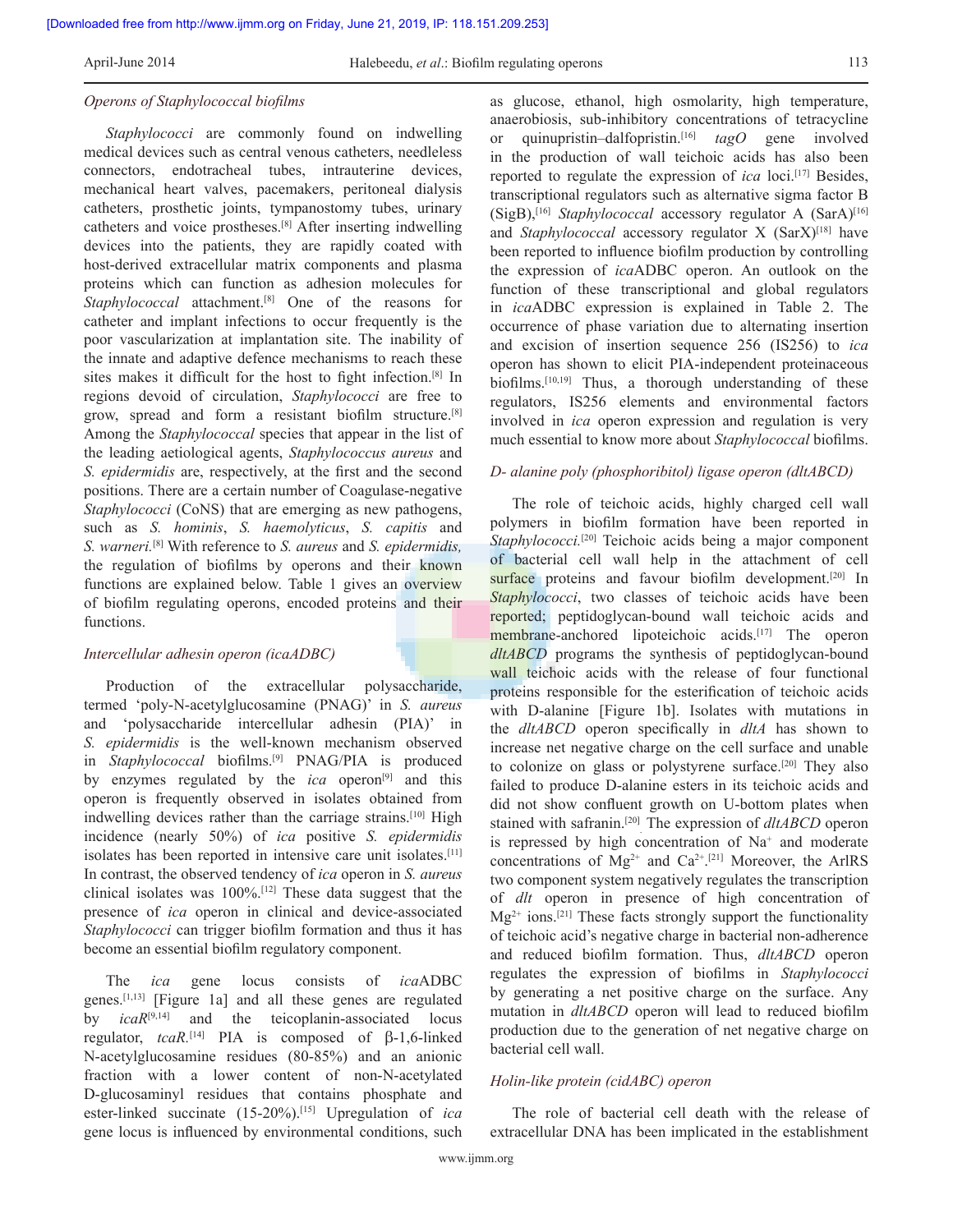114 Indian Journal of Medical Microbiology vol. 32, No. 2

| Table 1: Genes of Staphylococcal biofilm operons, encoding proteins and their functions |                                                                                                                                                                            |  |
|-----------------------------------------------------------------------------------------|----------------------------------------------------------------------------------------------------------------------------------------------------------------------------|--|
| Gene                                                                                    | Encoding proteins and their functions                                                                                                                                      |  |
| icaADBC operon                                                                          |                                                                                                                                                                            |  |
| icaA                                                                                    | N-acetylglucosaminetransferase                                                                                                                                             |  |
| icab                                                                                    | N-acetylglucosaminetransferase                                                                                                                                             |  |
| icaB                                                                                    | PIA deacetylase                                                                                                                                                            |  |
| icaC                                                                                    | Putative PIA exporter                                                                                                                                                      |  |
| icaR                                                                                    | Negative transcriptional regulator for the expression of ica operon                                                                                                        |  |
| dltABCD operon                                                                          |                                                                                                                                                                            |  |
| $d$ lt $A$                                                                              | D-alanine-D-alanyl carrier protein ligase which activates D-alanine by hydrolysis of ATP                                                                                   |  |
| $d$ lt $B$                                                                              | Encodes a vital protein DltB which facilitates the incorporation of D-alanine into teichoic acids<br>and transfers the activated D-alanine across the cytoplasmic membrane |  |
| $d$ lt $C$                                                                              | Encodes a D-alanine carrier protein (Dcp) and relocates activated D-alanine to<br>phosphopantetheine, a cofactor of Dcp                                                    |  |
| dltD                                                                                    | Produces DltD protein and transfers D-alanine from the membrane carrier protein to teichoic acids                                                                          |  |
| cidABC operon                                                                           |                                                                                                                                                                            |  |
| cidA                                                                                    | Encodes hydrophobic protein supposed to function as holins                                                                                                                 |  |
| cidB                                                                                    | Encodes a hydrophobic protein but function of this protein is yet to be identified                                                                                         |  |
| cidC                                                                                    | Encodes pyruvate oxidase which shows increased accumulation of acetic acid when grown in<br>excess glucose                                                                 |  |
| cidR                                                                                    | Encodes a positive transcription regulator known to increase the expression of <i>cidABC</i> operon                                                                        |  |
| $psm\beta$ operon                                                                       |                                                                                                                                                                            |  |
| $p s m \beta 1$                                                                         | Synthesizes peptides which disrupt non-covalent molecular interactions                                                                                                     |  |
| $p s m \beta 2$                                                                         | Synthesizes peptides which disrupt non-covalent molecular interactions                                                                                                     |  |
| agrACDB operon                                                                          |                                                                                                                                                                            |  |
| agrA                                                                                    | Synthesis a response regulator AgrA and upregulates promoters P2 and P3                                                                                                    |  |
| agrC                                                                                    | Activates auto-phosphorylation of response regulator                                                                                                                       |  |
| agrD                                                                                    | Synthesizes pro auto-inducing peptide                                                                                                                                      |  |
| agrB                                                                                    | Processes pro-auto inducing peptide released from agrD                                                                                                                     |  |

of biofilms in various organisms.[22] Regulated bacterial cell death and lysis in *S. aureus* is favoured by an enzyme murein hydrolase.[22] This enzyme targets cleavage of cell wall peptidoglycans and has shown to take part in cell growth, cell division, separation of daughter cells, peptidoglycan recycling and regulated cell lysis.[22] The regulation of murein hydrolase activity is favoured by *cid* operon which acts as an effector by encoding holin-like proteins.[23] Advanced research on *cid* operon has shown their importance in biofilm development.[23] *cid* operon consists of three genes *cidA, cidB, cidC* and a regulator *cidR* [Figure 1c]*.* This operon is positively regulated by the transcriptional factor *cidR* which is a part of this operon*.*  A study on *cidA* mutant (lysis‑defective mutant) showed loosely compacted cells with decreased adherence in both static and flow-cell biofilm systems.<sup>[23]</sup> This study further helped scientists to look into the role of extracellular DNA released during cell lysis for the development of biofilms. Treatment of wild type *S. aureus* with DNAse showed increased destabilization.[24] But a similar treatment on *cidA* mutants had a minimal effect.[23] *cidA* mutants have also shown the reduced biofilm formation even in animal models.[22] The expression of *cid* operon is regulated by LytSR two component regulatory system.[24] Its role on *cid* operon expression has been explained in Table 2. These data opine that the *cid* operon-mediated cell lysis coupled with the release of extracellular DNA has an essential role in maintaining the structural integrity of *Staphylococcal* biofilms.

## *Phenol-soluble Modulin b operon*

У.

PSM belongs to a class of short peptides which function as surfactants and pro-inflammatory molecules in *Staphylococci.*[25] They are subdivided into three classes namely PSM- $\alpha$  consisting of  $\sim$  20 amino acids and PSM- $\beta$ consisting of  $\sim$  40-45 amino acids and PSM- $\gamma$  (encoded by *hld* gene) is a delta toxin.<sup>[1,26]</sup> During the maturation of biofilm, *b*‑type PSM peptides are encoded by *psmb* operon<sup>[27]</sup> [Figure 1d]. The role of PSM- $\beta$  in biofilm maturation was first observed in *S. epidermidis* using an isogenic  $p s m \beta$  mutant.<sup>[27]</sup> This mutant expressed a dense and extended biofilm in flow cell systems when compared to its wild type.<sup>[27]</sup> This study showed that  $PSM-\beta$  can favour the detachment of biofilms by disrupting the non‑covalent molecular interactions within the biofilm.

## *Accessory Gene Regulator (agrACDB) operon*

Agr is considered as a global regulator in *Staphylococcal* virulence and quorum sensing mechanism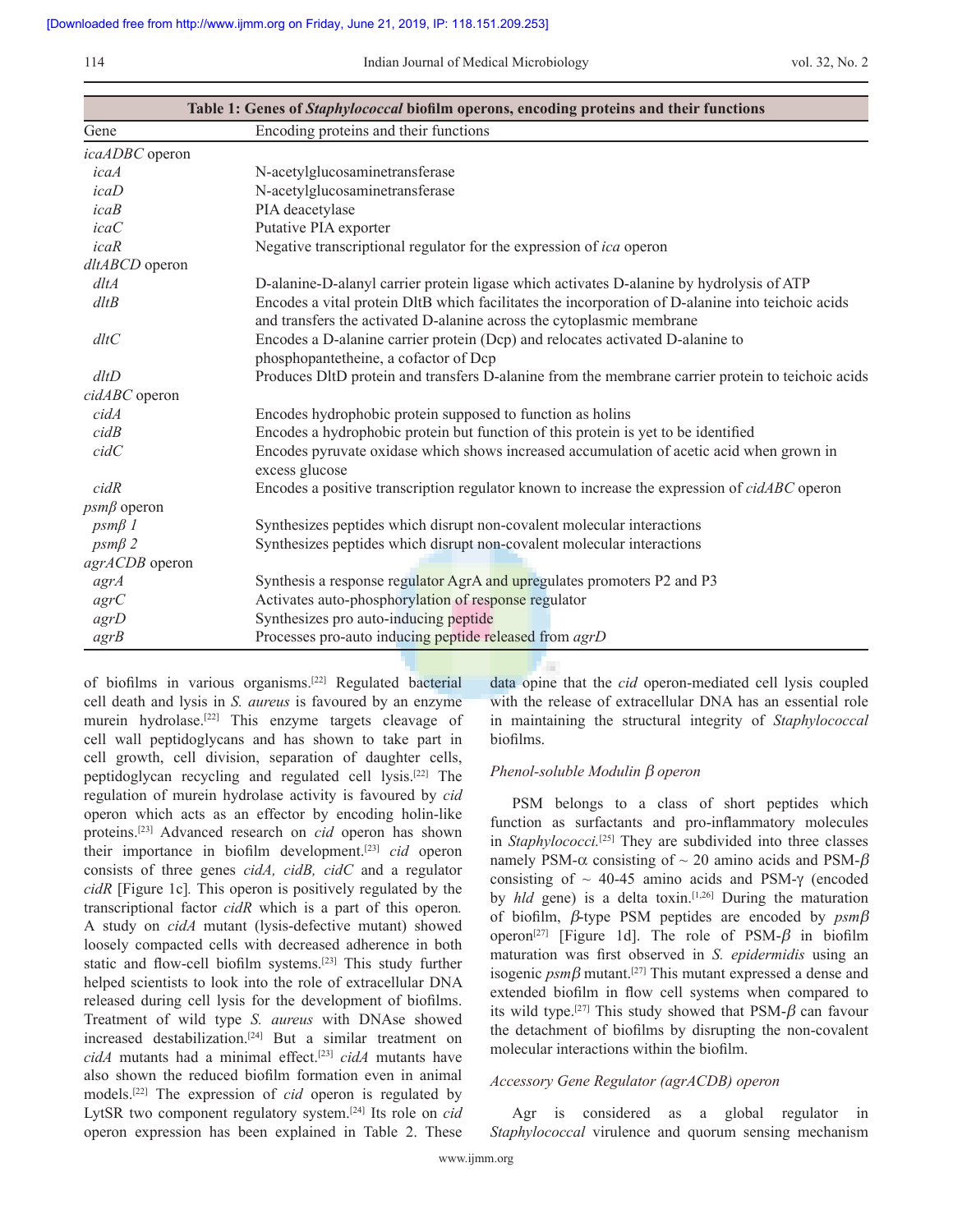

**Figure 1:** Biofilm‑regulating operons in *Staphylococci* (a) *icaADBC* operon (b) *dltABCD* operon (c) *cidABC* operon (d) *psmb* operon (e) *agrACDB* operon

in *Staphylococcus aureus.*[28,29] The *agr* genetic locus is nearly 3 kb in size and comprises of diverse transcription units.<sup>[30]</sup> This locus is activated by two promoters  $P2$ and P3 [Figure 1e]. The P2 programs the expression of *agrACDB* operon and an autoinducing ligand.<sup>[30]</sup> Whereas, P3 promoter directs the expression of RNAIII molecules, which, in turn, regulate the expression of virulence and quorum‑sensing genes.[30]

Agr system has been reported to negatively regulate the expression of microbial surface components recognizing adhesive matrix molecules (MSCRAMMs) which are involved in biofilm initiation. $[1,30]$  These molecules are highly expressed during colonization and once it is achieved, *agr* down‑regulates MSCRAMMs expression.[30] Furthermore, the dependence of *agr* operon in biofilm expression is mainly observed by tight regulation of PSM expression.[31] With the aid of green fluorescent protein expression, a study showed that *agr-*favoured biofilm detachment by upregulating the expression of  $psm\beta$  operon.<sup>[29]</sup> In the same study, *agr* mutants formed compact biofilms in *in vitro*  conditions when compared to its wild type.<sup>[29]</sup> Thus, *agr* system negatively regulates the expression of biofilm by positively regulating the expression of *psmb* operon.

#### *Operons of Pseudomonas aeruginosa biofilm*

*Pseudomonas aeruginosa* is a major nosocomial pathogen which causes life-threatening infections in immunocompromised individuals and patients suffering from respiratory illness. *P. aeruginosa* is responsible for ventilator‑associated pneumonia with high mortality when compared to other pathogens.[32] It is also a dominating pathogen in cystic fibrosis patients leading to chronic infections followed by death. The formation of biofilm by *P. aeruginosa* can prolong the disease status in cystic fibrosis patients and favours the growth of diverse microorganisms leading to secondary infections.<sup>[33]</sup> *P. aeruginosa* is also involved in urinary tract infections with severe complications by forming irreversible biofilms on urinary catheters.[34] It is frequently reported as a major pathogen in ventilator-assisted devices coronary stents and endotracheal tubes.[35] These reports infer that the pathogen *P. aeruginosa* has a notable impact in device associated infections through biofilm formation. The production of extracellular polymeric substance (EPS) serves as a backbone for biofilm establishment and plays a vital role in initial attachment, cell-cell interactions, tolerance and exchange of genetic materials.[33] *P. aeruginosa* EPS matrix primarily consists of alginate, polysaccharides (*psl and pel*), proteins, cyclic‑di‑GMP‑regulated adhesin A protein (*cdrA*),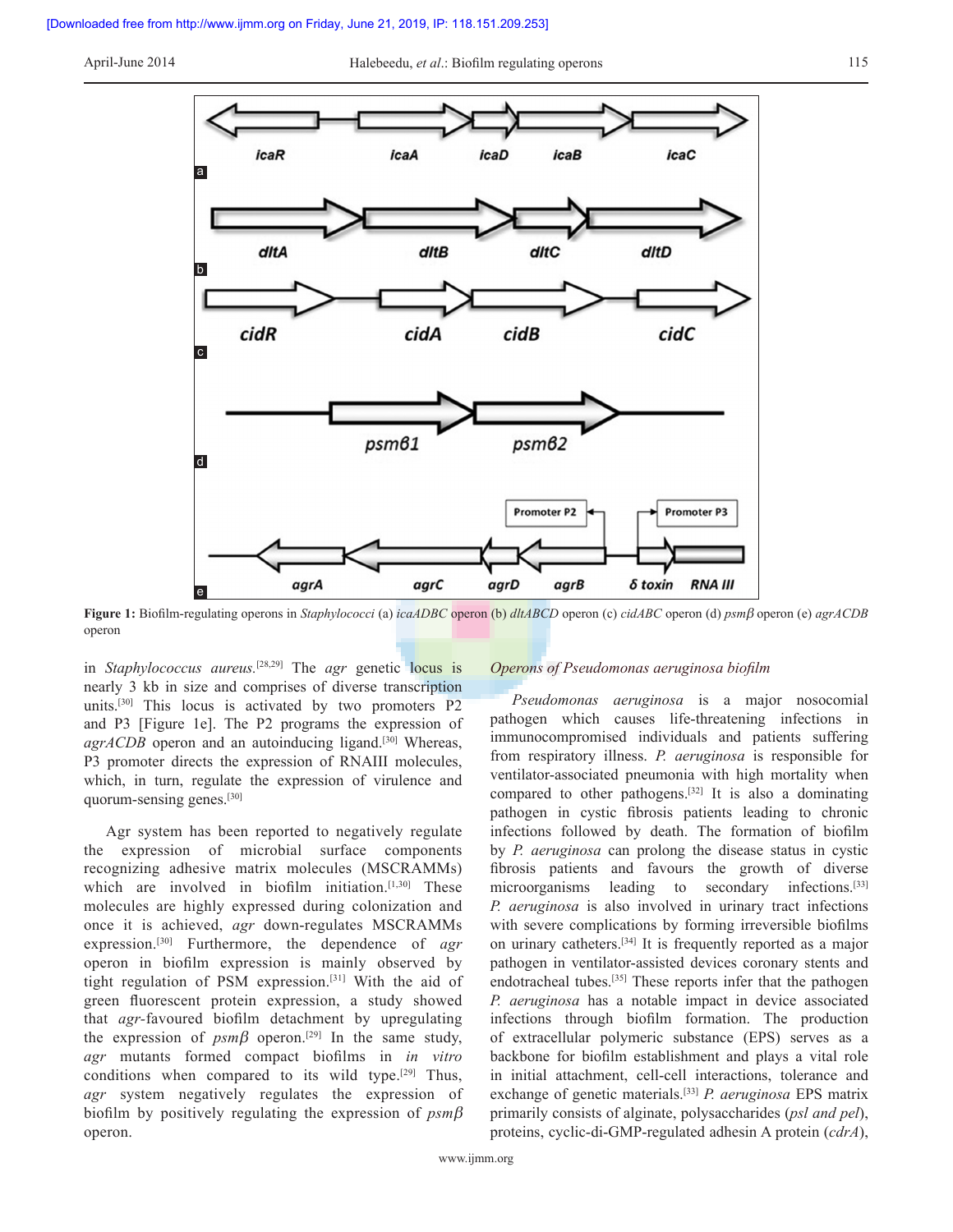cup fimbria, type IV pili, lectins and extracellular DNA (eDNA). Different operons have been discovered for the expression and regulation of these EPS components.<sup>[33]</sup> Here we describe few of the well-known operons involved in EPS matrix and biofilm production in *P. aeruginosa*. Biofilm regulating operons in *P. aeruginosa,* its encoded proteins and their functions are explained in Table 3.

## *Alginate operon*

Alginate is an acetylated polymer made up of high molecular weight non-repetitive monomers of  $\beta$ -1,4 linked L-Glucuronic and D-Mannuronic acids.<sup>[36]</sup> The alginate operon is made up of twelve genes [Figure 2a]. Momentous work has been carried out in understanding

|                                                |                                                               |  | Table 2: Regulators of Staphylococcal and Pseudomonas aeruginosa biofilm operons    |            |
|------------------------------------------------|---------------------------------------------------------------|--|-------------------------------------------------------------------------------------|------------|
| Operon                                         | Regulators                                                    |  | Functions                                                                           | References |
| Regulators of biofilm                          |                                                               |  |                                                                                     |            |
| operons in Staphylococci                       |                                                               |  |                                                                                     |            |
| ica ADBC                                       | $\sigma^B$ factor                                             |  | Repress <i>icaR</i> expression and enhances<br>biofilm production                   | [16]       |
|                                                | Staphylococcal accessory<br>regulator A (SarA)                |  | Down-regulates <i>icaA</i> expression in S.<br>aureus                               | $[16]$     |
|                                                | Staphylococcal accessory<br>regulator X (SarX)                |  | Down-regulates <i>icaA</i> expression in S.<br>epidermidis                          | $[18]$     |
|                                                | Wall techoic acid regulator (TagO)                            |  | Repress <i>icaR</i> expression and enhances<br>biofilm production                   | $[17]$     |
| $d$ <i>l</i> tABCD                             | Two component regulatory<br>system ArlRS                      |  | In presence of high concentration of $Mg^{2+}$<br>ions ArlRS repress dlt operon     | $[21]$     |
| cidABC                                         | Two component regulatory                                      |  | Upregulates cid operon                                                              | $[24]$     |
| $Psm\beta$                                     | system LytSR<br>Agr system                                    |  | AgrA binds to the promoter of $psm\beta$<br>operon and downregulates its expression | [29, 31]   |
| agrACDB                                        | SarA                                                          |  | In association with SarA, AgrA (response<br>regulator) activates promoter P2 and P3 | $[30]$     |
| Regulators of P. aeruginosa<br>biofilm operons |                                                               |  |                                                                                     |            |
| alg                                            | AlgT                                                          |  | Alg T is the primary transcriptional<br>regulator of alg operon                     | [41, 46]   |
|                                                | MucA                                                          |  | Binds to AlgT and Negatively regulates its<br>expression                            | $[46]$     |
|                                                | MucB                                                          |  | Favours binding of MucA to AlgT and<br>negatively regulates AlgT expression         | $[46]$     |
|                                                | MucD                                                          |  | Negative regulator of AlgT                                                          | $[46]$     |
|                                                | AlgB, AlgR, AmrZ                                              |  | AlgB, AlgR and AmrZ positively regulates<br>alg operon by binding algD promoter     | $[46]$     |
| pel                                            | Quorum sensing regulators (LasR, RhII) Repress pel expression |  |                                                                                     | $[48]$     |
|                                                | Two component regulatory<br>systems (RetS, GacS/GacA)         |  | Repress pel expression                                                              | $[48]$     |
|                                                | Post-transcriptional regulator RsmA                           |  | Repress pel expression                                                              | [61]       |
|                                                | c-di-GMP responsive transcriptional<br>regulator FleQ         |  | Functions as both repressor and activator<br>of pel operon in presence of c-di-GMP  | $[43]$     |
| psl                                            | Alternative sigma factor RpoS                                 |  | Positively regulates <i>psl</i> expression                                          | $[61]$     |
|                                                | Post-transcriptional regulator RsmA                           |  | Repress <i>psl</i> translation                                                      | [61]       |
|                                                | Two sensor kinase LadS and RetS                               |  | Negatively regulates psl expression                                                 | [61]       |
| cdrAB                                          | c-di-GMP responsive transcriptional<br>regulator FleQ         |  | Functions as both repressor and activator<br>of cdrAB operon                        | $[43]$     |
| cupA                                           | Transcriptional regulator MvaT                                |  | Downregulates <i>cupA</i> operon                                                    | $[55]$     |
|                                                | Global regulator of anaerobic<br>respiration Anr              |  | Upregulates <i>cupA</i> operon                                                      | [56]       |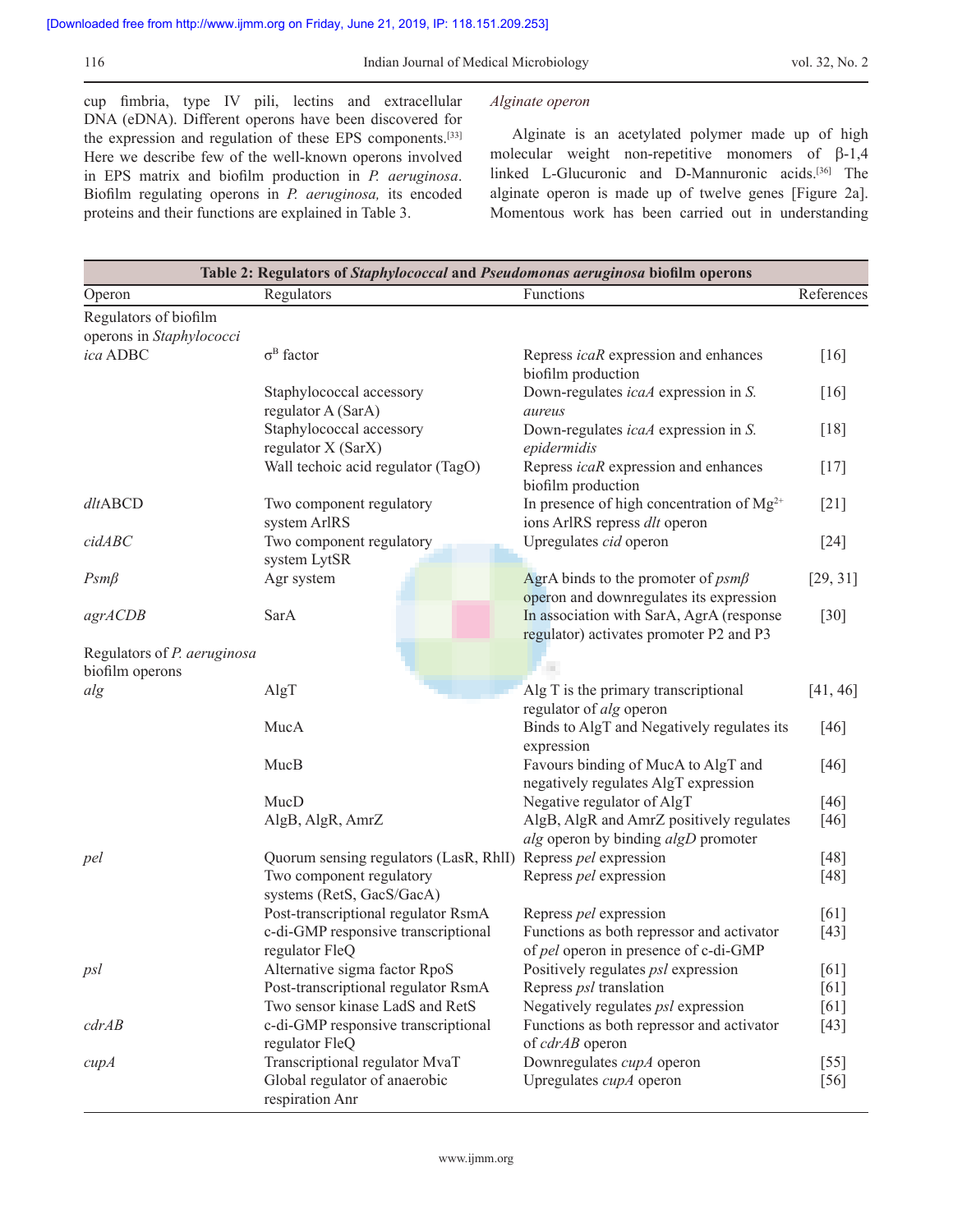|                                | Table 3: Genes of P. aeruginosa biofilm operons, encoding proteins and their functions                                                                                                                        |
|--------------------------------|---------------------------------------------------------------------------------------------------------------------------------------------------------------------------------------------------------------|
| Gene                           | Encoding proteins and their functions                                                                                                                                                                         |
| Alginate operon                |                                                                                                                                                                                                               |
| algD                           | Synthesizes an enzyme GDP-Mannose dehydrogenase which converts mannose to GDP-Mannuronate and                                                                                                                 |
|                                | acts as a precursor for the formation of alginate polymer<br>Encodes Alg8 protein which binds bis-(3'-5')-cyclic dimeric guanosine monophosphate (c-di-GMP) for                                               |
| alg8                           | alginate polymerization                                                                                                                                                                                       |
| alg44                          | Synthesizes Alg44 protein; in association with Alg8, it binds to c-di-GMP                                                                                                                                     |
| algK                           | Expresses a scaffold protein AlgK, which plays a vital role in the assembly of periplasmic proteins                                                                                                           |
| algE                           | Synthesizes an outer membrane protein AlgE which shows an instantaneous assembly in planar lipid<br>bilayer to form a highly anionic selective channel                                                        |
| algG                           | Programs the synthesis of AlgG protein involved in the epimerization of the D-mannuronate to<br>L-guluronate. This epimerization alters the structural properties of alginate such as the ability to form gel |
| algX                           | and the binding of divalent ions like calcium<br>Synthesizes AlgX protein which combines with multi-protein complex. Deletion mutagenesis in algX<br>results in the release of depolymerized alginate         |
| algL                           | Encodes AgIL protein, involved in the lysis of alginate polymer                                                                                                                                               |
| algI, algJ, algF               | Synthesizes a complex enzyme which converts polymannuronic acid to mature alginate by O-acetylation                                                                                                           |
| algA                           | Synthesizes a bifunctional enzyme which shows phosphomannose isomerase and GDP-mannose<br>pyrophosphorylase activity. These enzymes favor the formation of alginate precursor ManUA                           |
| <i>pel</i> operon              |                                                                                                                                                                                                               |
| pelA                           | Encodes a large 105kDa protein with unknown function                                                                                                                                                          |
| pelB                           | Synthesis a scaffold protein PelB for the assembly of secretion complex and protects the polysaccharide<br>from degradation                                                                                   |
| pelC                           | Programs an outer membrane lipoprotein PelC which plays an essential role for polysaccharide production                                                                                                       |
| pelD                           | Programs an inner membrane protein PelD which favors polysaccharide production by binding to                                                                                                                  |
|                                | c-di-GMP. PelD is functionally similar to Alg44                                                                                                                                                               |
| pelE                           | Enhances the assembly of secretion complex by interacting with PelA and PelB                                                                                                                                  |
| pelF                           | Encodes a protein that localizes to the cytoplasm and predicted to have glycosyltransferase activity                                                                                                          |
| pelG                           | Encodes a protein which may favor the export of Pel polysaccharide across the inner membrane                                                                                                                  |
| <i>psl</i> operon              |                                                                                                                                                                                                               |
| pslA                           | Encodes a putative glucose glycosyltransferase enzyme which favors assembly of repeating<br>oligosaccharide units onto the isoprenoid lipid at the cytoplasmic face of the inner membrane                     |
| pslB                           | Synthesizes a bifunctional enzyme with phosphomannose isomerase and GDP Mannose Phosphorylase<br>activity and plays a vital role in sugar nucleotide precursor production                                     |
| psIC                           | Encodes a rhamnose glycosyltransferase enzyme                                                                                                                                                                 |
| pslD                           | Programs a secretery protein PsID which acts as a UDP-glucose lipid exporter and favors PsI formation                                                                                                         |
| pslE                           | Functions as a transporter and help in polymerization of Psl                                                                                                                                                  |
| pslF                           | Encodes an enzyme with glycosyltransferase activity                                                                                                                                                           |
| pslG                           | Encodes a protein with glycosyl hydrolase activity. Believed to be responsible for the processing of<br>growing polysaccharide                                                                                |
| pslH                           | Encodes an enzyme with glycosyltransferase activity.                                                                                                                                                          |
| psll                           | Encodes an enzyme with glycosyltransferase activity                                                                                                                                                           |
| psU                            | Encodes an enzyme with Polymerase activity                                                                                                                                                                    |
| $ps$ <sup><math>K</math></sup> | Encodes an enzyme with glycosyltransferase activity                                                                                                                                                           |
| psL                            | Encodes an enzyme with acetylase activity                                                                                                                                                                     |
| pslM                           | Encodes an enzyme with dehydrogenase activity                                                                                                                                                                 |
| psN                            | Encodes an enzyme with topoisomerase activity                                                                                                                                                                 |
| pslO                           | Encodes a Protein with unknown function                                                                                                                                                                       |
| cdrAB operon                   |                                                                                                                                                                                                               |
| cdrA                           | Encodes cyclic diguanylate regulated TPS partner A (CdrA) protein which functions by cross-linking with<br>mannose part of Psl and amplifies EPS matrix and biofilm formation by auto-aggregation             |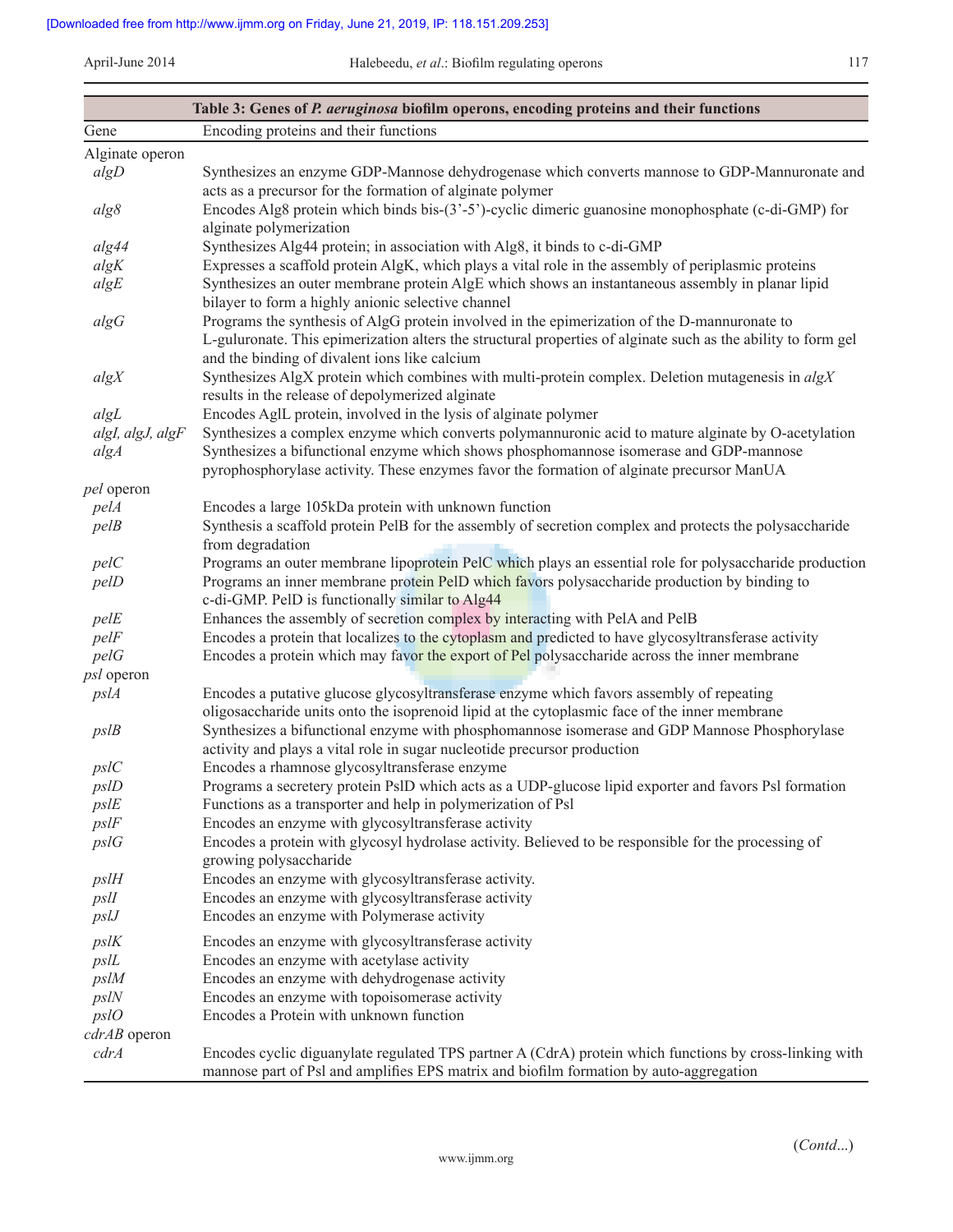| <b>Table 3: (Continued)</b> |                                                                                                               |  |  |  |
|-----------------------------|---------------------------------------------------------------------------------------------------------------|--|--|--|
| Gene                        | Encoding proteins and their functions                                                                         |  |  |  |
| cdrB                        | Encodes cyclic diguanylate regulated TPS partner B (CdrB) protein. This functions as a transporter of<br>CdrA |  |  |  |
| $\alpha$ up $\alpha$ operon |                                                                                                               |  |  |  |
| cupAI                       | Encodes precursors for fimbrial protein                                                                       |  |  |  |
| cupA2                       | Encodes periplasmic chaperon                                                                                  |  |  |  |
| cupA3                       | Encodes fimbrial usher proteins. This protein is essential for biofilm formation                              |  |  |  |
| cupA4                       | Encodes precursors for fimbrial protein                                                                       |  |  |  |
| cupA5                       | Encodes periplasmic chaperon                                                                                  |  |  |  |



**Figure 2:** Biofilm‑regulating operons in *Pseudomonas aeruginosa* (a) Alginate operon (b) *pel* operon (c) *psl* operon (d) *cdrAB* operon (e) *cupA* operon

the role of this exopolysaccharide alginate in *P. aeruginosa* biofilm formation. A defined architecture and resistance to tobramycin was reported in alginate over producing strain.<sup>[37]</sup> Another report has shown that super mucoid *P. aeruginosa* strain failed to attach properly and formed thicker biofilm with an outsized unmitigated mushroom like microcolonies.<sup>[38]</sup> These reports have shown that, the regulation of various genes in alginate operon has a considerable role in alginate production and biofilm regulation. Post-transcriptional regulation of membrane anchoring protein Alg44 and the glycosyl transferase Alg8 together plays a vital role in polymerization leading to alginate production.[39] Attenuated total reflection/Fourier transform‑infrared spectrometry (ATR/FT‑IR) and scanning confocal laser microscopy (SCLM) have revealed that alginate is not a major component of *P. aeruginosa* biofilm and also for the interfacial adhesion or growth.[40] In the same study, *in vitro* mutagenesis of *algD* and *algJ,*  expressed an improper alginate and an alginate without O‑acetylation respectively. These mutants failed to form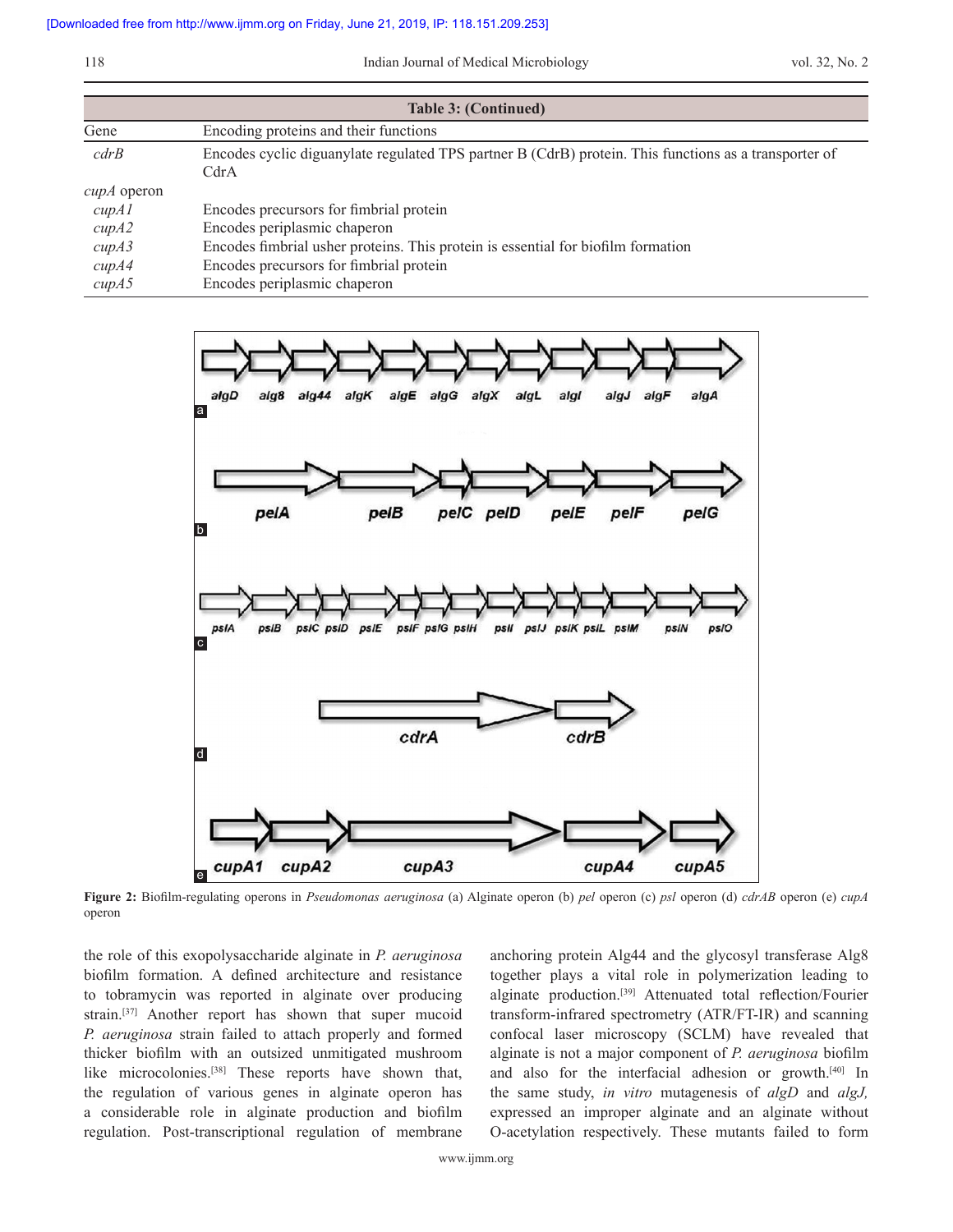three‑dimensional structures but showed flat biofilms similar to non-mucoid strains. These observations proved that alginate with O‑acetylation can promote the structural stability of biofilms. However, it also suggests that the alginate may not be an essential structural component of *P. aeruginosa* biofilm.[40] Apart from alginate, polysaccharides were also observed in biofilms of non‑mucoid strains.[41] These polysaccharides were later identified as pellicle polysaccharide and a polysaccharide synthesized at the polysaccharide synthesis loci.

#### *Pellicle polysaccharide operon*

The ability of *P. aeruginosa* to form biofilm at the air‑liquid interface in static cultures suggested the role of a special pellicle polysaccharide in biofilm formation. It was first reported in PA14 strain by screening its transposon library for pellicle-deficient mutants.<sup>[42]</sup> This study disclosed the existence and functioning of a seven gene operon *pel* in PA14 strain<sup>[42]</sup> [Figure 2b]. To understand the role of pel operon in biofilm production, mutants lacking few *pel*  genes were evaluated for biofilm initiation and integrity. This study revealed that Pel did not significantly affect biofilm initiation in PA14 *pel* mutants. Instead it disturbed the colony morphology and the ability of these cells to bind congo red.<sup>[42]</sup> A similar study comprehended the role of Pel in PAK strain which is known to show biofilm initiation using type IV pili. Mutational analysis of *pel*  genes as well as pili associated genes in this strain showed failure to initiate biofilm.[42] Thus, *pel* locus is considered as an essential component of biofilm regulation in PA14 and PAK strains. The expression of *pel* loci is regulated by a secondary messenger molecule c-di-GMP and a transcription factor FleQ.[43] Another study has shown that the allosteric binding of c‑di‑GMP to *pelD* activates Pel synthesis.[44] These data suggest that *pel* operon is regulated by multiple factors and the expression of Pel is essential for biofilm formation.

#### *Polysaccharide Synthesis Locus Operon*

The role of *psl* operon in *P. aeruginosa* biofilm formation was discovered by conducting mutagenesis studies on PAO1 and PA14 strains. The disruption of alginate operon in these strains, were earlier thought to reduce biofilm formation. But interestingly biofilms were observed in these strains with rich polysaccharide matrix even in the absence of alginate. Identification of *psl* operon by three independent research groups confirmed the presence of 15 co-transcribing genes (*pslA* to *pslO*) [Figure 2c] and displayed an essential role in biofilm regulation.<sup>[45]</sup> The mannose-rich polysaccharide Psl expressed by *psl* operon is reported to be a highly conserved in numerous *P. aeruginosa* strains.<sup>[46]</sup> Cell-to-cell interactions and cell-to-surface interactions mediated by this polysaccharide is very much essential for the formation of biofilm matrix and its maintenance.<sup>[47]</sup> Helical symmetry of Psl has been explored and this has shown to favour cell-cell and cell-surface interactions.<sup>[47]</sup> Lectin staining to localize Psl polysaccharide in mushroom‑shaped biofilms showed its localisation at the periphery.[47] This confirmed that Psl accumulates at the periphery of microcolonies in mushroom shaped biofilms.<sup>[47]</sup> The expression of Psl polysaccharide is regulated by two sensor kinases: Lost adherence Sensor (LadS) and Regulator of Exopolysaccharide and type III Secretion (RetS).[48] Besides, it is also regulated by c‑di‑GMP.[43] A novel protein cyclic di‑guanylate monophosphate regulator A (CdrA) expressed by *cdrAB*  gene complex is reported to crosslink with Psl and this displayed elevated biofilm matrix production<sup>[49]</sup> With all these findings we can infer that in *P. aeruginosa* Psl polysaccharide is an essential component of EPS matrix and its expression can favour biofilm formation in non‑mucoid strains.

#### *Cyclic di-guanylate monophosphate regulator operon*

Research on extracellular matrix expansion has revealed that cyclic diguanylate monophosphate (c‑di‑GMP) positively regulates production of matrix components at the transcriptional and allosteric level.<sup>[50]</sup> It is now known that higher concentrations of intracellular c‑di‑GMP triggers expression of biofilms in liquid medium and at lower levels they promote motility and planktonic lifestyle.[50] The sum total of genes induced in response to elevated levels of c-di-GMP was comparatively low in *P. aeruginosa* and most of these genes belonged to the *pel*  and *psl* operons.[51] However, further investigation revealed that two genes termed as PA4625 and PA4624 encoded two unique proteins which enhanced EPS matrix expansion and biofilm formation.<sup>[50]</sup> These genes exhibited a two-partner secretion system (TPS) and expressed a large concealed adhesin protein with transporter function.<sup>[50]</sup> They were termed as cyclic diguanylate‑regulated TPS partner A (*cdrA*) and cyclic di‑guanylate‑regulated TPS partner B (*cdrB*), respectively and both were contiguous to form a single operon<sup>[50]</sup> [Figure 2d]. CdrA is dependent on the presence of Psl polysaccharide and aggregation can be disrupted by adding mannose.<sup>[50]</sup> CdrB functions as a transporter of CdrA and this was confirmed by mutational analysis, wherein CdrB mutants failed to show auto-aggregation of cells and biofilm formation.<sup>[50]</sup> Thus *cdrAB* operon with two important genes is very much essential for proper functioning and expansion of EPS matrix,

#### *Chaperone Usher Pathway A operon*

Extracellular appendages such as pili or fimbriae in Gram‑negative bacteria can play a pivotal role in attachment, cell mobilization, protein transport, genetic exchange and invasion.[51] Based on the biosynthetic pathways these pili are classified into five types such as chaperone–usher pili (CU pili), type IV pili, type III secretion needle pili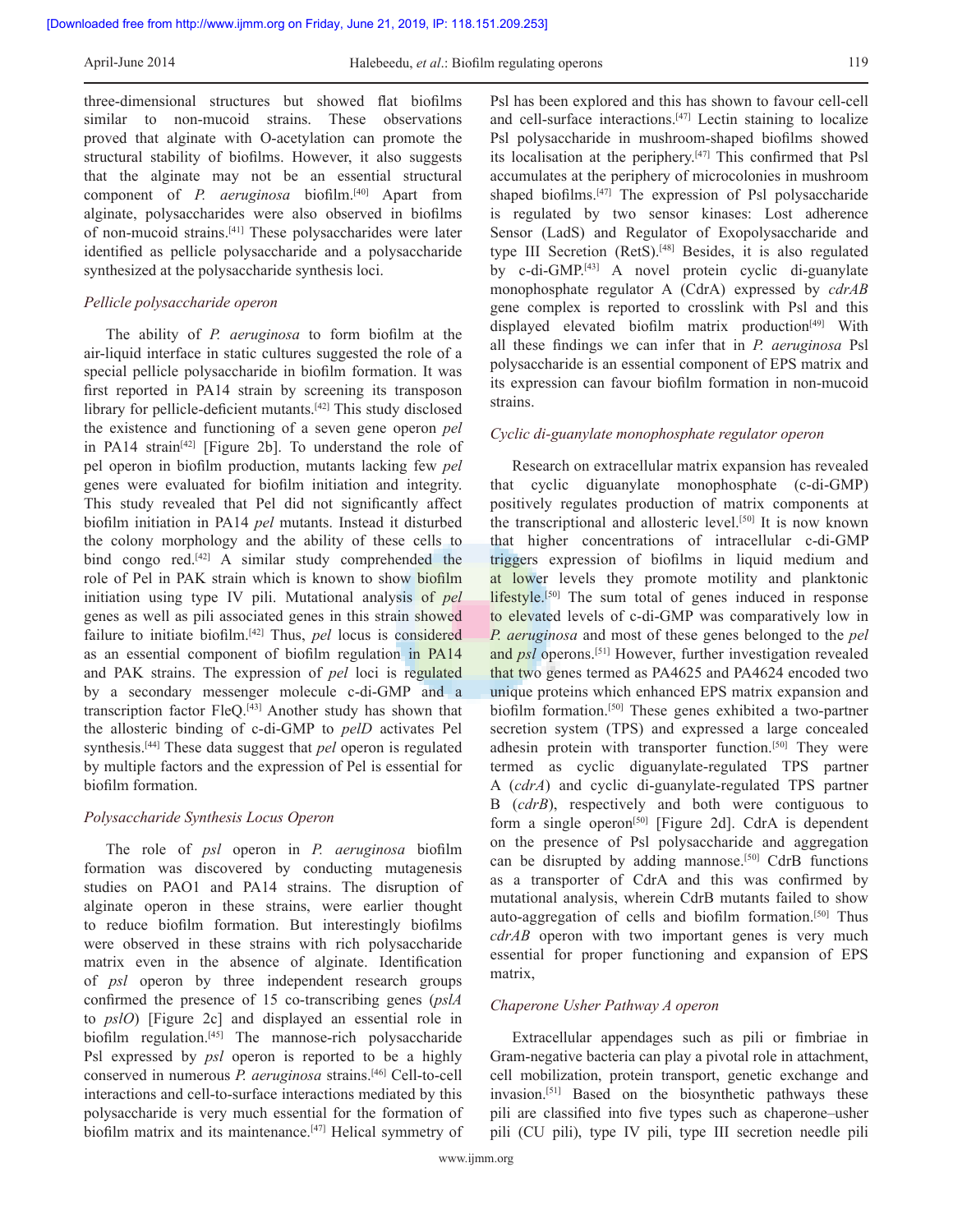and type IV secretion pili.<sup>[51]</sup> Among these, CU pili have gained much attention due to their complex assembly mechanisms.[52] The assemblage of CU pili is favoured by a chaperone synthesized at the periplasmic region and by a porous outer-membrane protein termed as usher.<sup>[52]</sup> Chaperons prevent polymerization of pilus in the periplasm, favour its folding and direct them towards the usher.[52] Usher as a molecular motor facilitates the assembly of chaperons to pilus subunits and secretes the pili through the usher pore.[52] Mutational studies have shown that the initiation of biofilm and its maturation in *P. aeruginosa* requires the expression of type IV pili and flagella on its cell surface.<sup>[53]</sup> These factors thwart the repulsive forces exerted on a surface, favouring the formation of biofilms.<sup>[53]</sup> However, Tn5 mutational analysis in *P. aeruginosa* strain revealed the presence of new adhesion factors other than pili and flagella.<sup>[54]</sup> Among these mutants few of them showed reduced expression of proteins similar to periplasmic chaperons exclusively observed in chaperon/usher pathways expressed by *cupA, cupB, cupC*  and *cupD* gene clusters.<sup>[55]</sup> *cupA* mutant displayed reduced biofilm formation in the absence of type IV pili and further investigation disclosed the presence of *cupA1, cupA2, cupA3, cupA4* and *cupA5* genes<sup>[55]</sup> [Figure 2e]. In order to identify whether all the genes of *cupA* operon are involved in biofilm formation, loss of function mutations in *cupA2* and *cupA3* has been carried out. This study validated the essential role of *cupA3* in biofilm expression.[55] A transcriptional regulator termed as MvaT encoded by *mvaT* gene which was first reported in *P. mevalonii,* downregulates the expression of *cupA* operon and blocks the expression of biofilm.[55] This regulator also displayed flaunted virulence gene expression in *P. aeruginosa.*[55] Besides, upregulation of *cupA* operon in a phase variable manner is carried out by *cupA* gene regulator (*cgr)* comprising four genes *cgrA*, *cgrB*, *cgrC*  and a global regulator of anaerobic gene expression (*Anr*) which is present upstream to *cupA* operon.<sup>[56]</sup> The presence of anaerobic environment in *P. aeruginosa* triggers higher expression of biofilm aided by *Anr* gene regulation.<sup>[56]</sup> These data suggest that the expression of *cupA* operon requires multiple factors and have a tremendous impact on biofilm expression when compared to other *cup* operons.

# *Biofilms and gene expression‑message from transcriptome analysis*

Transcriptome analysis plays a key role in understanding the expression of various genes at different stages of biofilm formation. It also helps us in identifying novel genes involved in biofilm regulation. Currently transcriptome analysis is being carried out either by microarray or by RNA sequencing technology.<sup>[57]</sup> Whole genome transcriptome profiling of *S. aureus* UAMS ‑1 strain showed altered expression of 580 genes during biofilm maturation.<sup>[58]</sup> When expression was compared in biofilm and planktonic state, nearly 48 genes showed enhanced expression and 84 genes showed reduced expression in biofilm than their

planktonic counterpart.[58] Moreover, the expression of *icaD*  showed consistent upregulation and *Spa* was extremely downregulated in *S. aureus* UAMS ‑1 biofilms.[58] Similar studies on *S. epidermidis* 1457 (non‑producer of biofilm) and *S. epidermidis* RP62A (strong producer of biofilm) have shown that nearly 12% of genes expressed in varied fashion and 6% of genes showed equal up and downregulation during biofilm formation.[27] *agr* expression was downregulated and *SarA* expression was consistent with biofilm formation in *S. epidermidis* RP62A.[27] These data suggest that *S. aureus* and *S. epidermidis* show differential expression of genes during biofilm formation.

In *P. aeruginosa* transcriptome analysis has been carried out in different growth phases. Transcriptome of planktonic cultures obtained at logarithmic and stationary phase have been compared with the developing and confluent biofilm transcriptome.[59] Nearly 19.4% of the PAO1 genome showed differential expression of genes in planktonic cultures (10.5% genes were up regulated and 8.9% were down‑regulated).[59] When the logarithmic phase transcriptome of planktonic culture was compared with 8 h developing biofilm transcriptome, only 3.1% of the genome showed differential expression. (0.8% of genes were up-regulated and 2.3% of genes were down-regulated).<sup>[59]</sup> However, when the transcriptome of stationary phase planktonic culture was compared with the transcriptome of confluent biofilms  $\sim$  14.3% of the genes were differentially expressed.<sup>[59]</sup> Comparative transcriptome analysis between developing and confluent biofilms also revealed considerable variation in gene expression with 15.5% differential expression.<sup>[59]</sup> Furthermore, transcriptome of developing and confluent biofilm were found to be related to the transcriptome of logarithmic and stationary phase cultures. Genes encoding transport proteins and transcriptional regulators were also found to be upregulated in developing and confluent biofilms of *P. aeruginosa* PAO1 strain.<sup>[59]</sup>

Quantitative and qualitative RNA sequence data analysis also revealed the existence of more than 3000 transcriptional start sites and the expression of small RNAs in *P. aeruginosa.*[60] Thus, transcriptome analysis of *P. aeruginosa* biofilms has helped us in understanding the rate of genes and small RNA expression at different phases of biofilm growth. RNA sequence‑based transcriptome analysis has also improved our understanding of gene expression in biofilms.

## **Conclusions**

Global incidences of biofilm‑associated infections are increasing at an alarming rate due to the excessive usage of medical implants. In association with host derived conditioning factors and hydrophobic, hydrophilic and electrostatic interactions, these implants enhance the growth of pathogens in patients leading to persistent infections with increased drug resistance. Operons provide an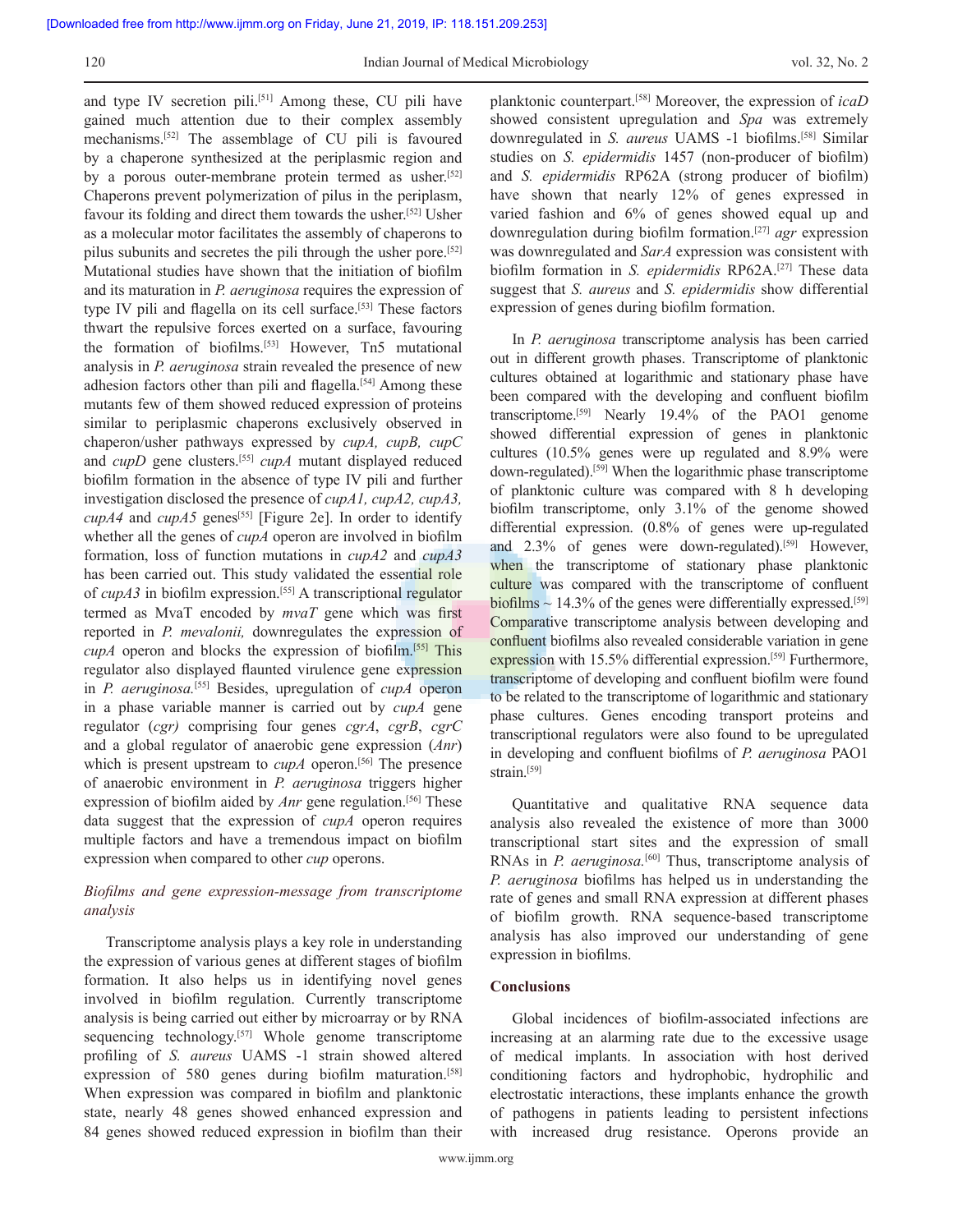idealistic model to understand various environmental and nutritional factors impeding or promoting the expression of biofilms. Pathogens such as *S. aureus, S. epidermidis*  and *P. aeruginosa* are repeatedly shown to form biofilms on indwelling medical devices and caused dreadful long-term infections with increased drug resistance. Operons in these organisms demonstrate diverse function with differential expression. However, all these operons are either positively or negatively regulated by various genes, two component regulators, transcriptional factors and global regulators. More importantly, transcriptome and RNA sequence analysis of biofilms disclosed differential gene expression, existence of novel genes and transcription start sites. Thus, operons and its associated regulators depict an intricate molecular regulation with a profound impact on biofilm production and gene expression. With all these understandings and vast knowledge in the genetic regulation of biofilms, it is still unclear how these pathogens have evolved to exhibit enhanced drug tolerance and resistance. Spurred research in this context is the need of the hour to improve health status in our society.

#### **Acknowledgement**

Authors thank Indian Council of Medical Research for providing Senior Research Fellowship to PHP (ICMR award letter No. 80/763/2012-ECD-I dated 02.04.2013) and University Grants Commission for the Major Research Project to SG (UGC order F.No. 39-201/2010 (S.R) dated 27.12.2010)

#### **References**

- 1. Otto M. Staphylococcal biofilms. Curr Top Microbiol Immunol 2008;322:207‑28.
- 2. Davey ME, O'Toole GA. Microbial biofilms: From ecology to molecular genetics. Microbiol Mol Biol Rev 2000;64:847‑67.
- 3. Safdar N, Kluger DM, Maki DG. A review of risk factors for catheter-related bloodstream infection caused by percutaneously inserted, noncuffed central venous catheters‑Implications for preventive strategies. Medicine 2002;81:466‑79.
- 4. Davis LE, Cook G, Costerton JW. Biofilm on ventriculoperitoneal shunt tubing as a cause of treatment failure in coccidioidal meningitis. Emerg Infect Dis 2002;8:376‑9.
- 5. von Eiff C, Jansen B, Kohnen W, Becker K. Infections Associated with Medical Devices: Pathogenesis, Management and Prophylaxis. Drugs 2005;65:179‑214.
- 6. Brouwer RW, Kuipers OP, van Hijum S. The relative value of operon predictions. Brief Bioinform 2008;9:367‑75.
- 7. Okuda S, Kawashima S, Kobayashi K, Ogasawara N, Kanehisa M, Goto S. Characterization of relationships between transcriptional units and operon structures in *Bacillus subtilis* and *Escherichia coli*. BMC Genomics 2007;8:48.
- 8. Hooper S, Percival S, Cochrane C, Williams D. Biofilms and Implication in Medical Devices in Humans and Animals. In: Percival S, Knottenbelt D, Cochrane C, editors. Biofilms and Veterinary Medicine. Springer Series on Biofilms. Berlin, Heidelberg: Springer; 2011. p. 191-203.
- 9. Heilmann C, Schweitzer O, Gerke C, Vanittanakom N, Mack D, Götz F. Molecular basis of intercellular adhesion

in the biofilm‑forming *Staphylococcus epidermidis*. Mol Microbiol 1996;20:1083-91.

- 10. Ziebuhr W, Heilmann C, Götz F, Meyer P, Wilms K, Straube E, *et al*. Detection of the intercellular adhesion gene cluster (ica) and phase variation in *Staphylococcus epidermidis* blood culture strains and mucosal isolates. Infect Immun 1997;65:890‑6.
- 11. Fitzpatrick F, Humphreys H, Smyth E, Kennedy CA, O'Gara JP. Environmental regulation of biofilm formation in intensive care unit isolates of *Staphylococcus epidermidis*. J Hosp Infect 2002;52:212‑8.
- 12. Fowler VG, Fey PD, Reller LB, Chamis AL, Corey GR, Rupp ME. The intercellular adhesin locus ica is present in clinical isolates of *Staphylococcus aureus* from bacteremic patients with infected and uninfected prosthetic joints. Med Microbiol Immun 2001;189:127‑31.
- 13. Rohde H, Frankenberger S, Zahringer U, Mack D. Structure, function and contribution of polysaccharide intercellular adhesin to *Staphylococcus epidermidis* biofilm formation and pathogenesis of biomaterial‑associated infections. Eur J Cell Biol 2010;89:103‑11.
- 14. Vuong C, Otto M. *Staphylococcus epidermidis* infections. Microbes Infect 2002;4:481‑9.
- 15. Mack D, Fischer W, Krokotsch A, Leopold K, Hartmann R, Egge H, *et al*. The intercellular adhesin involved in biofilm accumulation of *Staphylococcus epidermidis* is a linear beta‑1,6‑linked glucosaminoglycan: Purification and structural analysis. J Bacteriol 1996;178:175‑83.
- 16. Fitzpatrick F, Humphreys H, O'Gara JP. The genetics of staphylococcal biofilm formation-will a greater understanding of pathogenesis lead to better management of device-related infection? Clin Microbiol Infect 2005;11:967-73.
- 17. Holland LM, Conlon B, O'Gara JP. Mutation of tagO reveals an essential role for wall teichoic acids in *Staphylococcus epidermidis* biofilm development. Microbiol‑SGM 2011;157:408‑18.
- 18. Rowe SE, Mahon V, Smith SG, O'Gara JP. A novel role for SarX in Staphylococcus epidermidis biofilm regulation. Microbiol-SGM 2011;157:1042-9.
- 19. Ziebuhr W, Krimmer V, Rachid S, Lößner I, Götz F, Hacker J. A novel mechanism of phase variation of virulence in *Staphylococcus epidermidis*: Evidence for control of the polysaccharide intercellular adhesin synthesis by alternating insertion and excision of the insertion sequence element IS256. Mol Microbiol 1999;32:345‑56.
- 20. Gross M, Cramton SE, Götz F, Peschel A. Key Role of Teichoic Acid Net Charge in *Staphylococcus aureus*  Colonization of Artificial Surfaces. Infect Immun 2001;69:3423‑6.
- 21. Koprivnjak T, Mlakar V, Swanson L, Fournier B, Peschel A, Weiss JP. Cation-Induced Transcriptional Regulation of the dlt Operon of *Staphylococcus aureus*. J Bacteriol 2006;188:3622‑30.
- 22. Rice KC, Bayles KW. Molecular Control of Bacterial Death and Lysis. Microbiol Mol Biol Rev 2008;72:85‑109.
- 23. Rice KC, Mann EE, Endres JL, Weiss EC, Cassat JE, Smeltzer MS, *et al*. The cidA murein hydrolase regulator contributes to DNA release and biofilm development in *Staphylococcus aureus*. Proc Natl Acad Sci U S A 2007;104:8113‑8.
- 24. Sharma‑Kuinkel BK, Mann EE, Ahn JS, Kuechenmeister LJ, Dunman PM, Bayles KW. The *Staphylococcus aureus*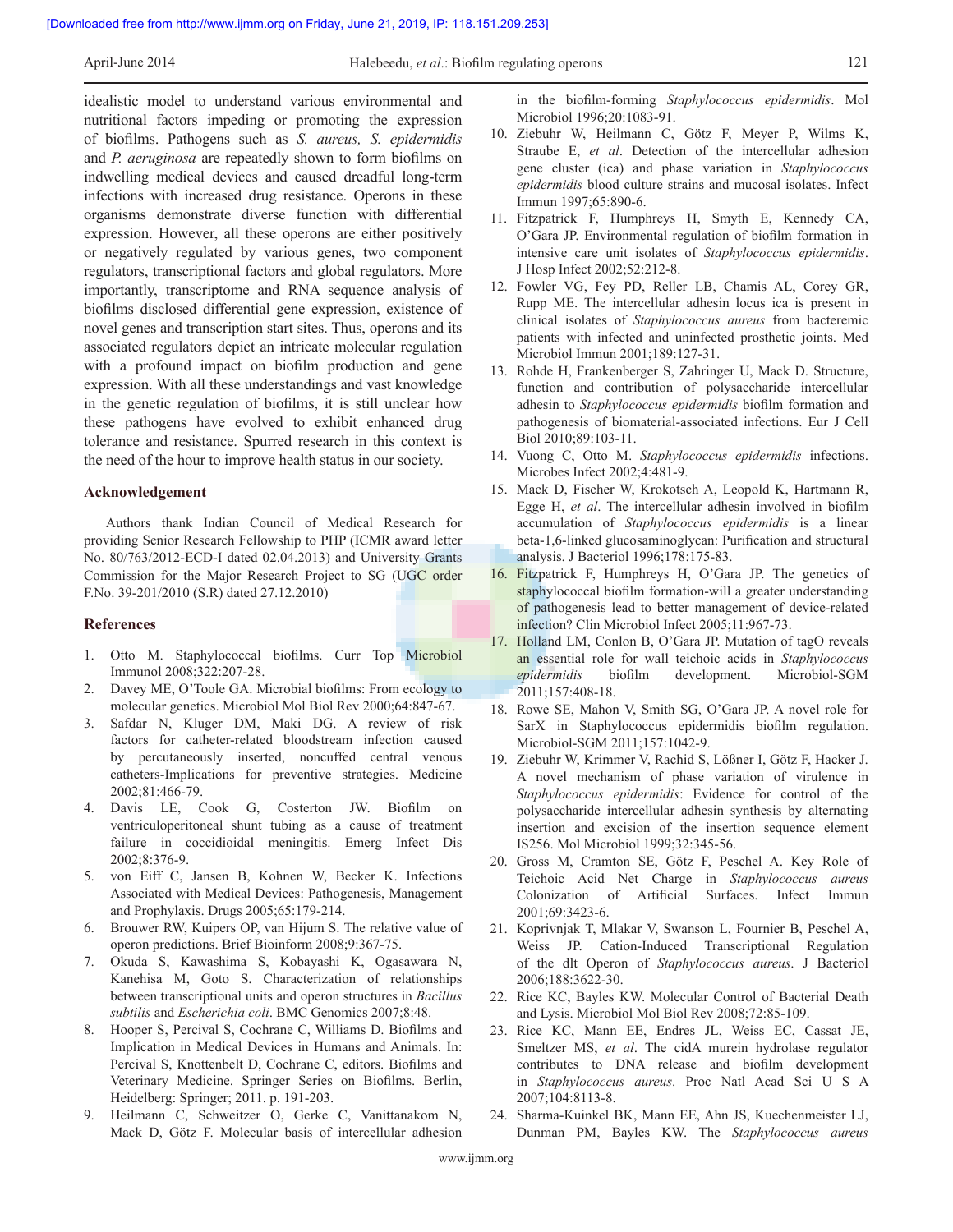LytSR Two‑Component Regulatory System Affects Biofilm Formation. J Bacteriol 2009;191:4767‑75.

- 25. Mehlin C, Headley CM, Klebanoff SJ. An Inflammatory Polypeptide Complex from *Staphylococcus epidermidis*: Isolation and Characterization. J Exp Med 1999;189:907‑18.
- 26. Otto M. Staphylococcal Infections: Mechanisms of Biofilm Maturation and Detachment as Critical Determinants of Pathogenicity. Annu Rev Med 2013;64:175-88.
- 27. Yao Y, Sturdevant DE, Otto M. Genomewide Analysis of Gene Expression in *Staphylococcus epidermidis* Biofilms: Insights into the Pathophysiology of *S. epidermidis* Biofilms and the Role of Phenol‑Soluble Modulins in Formation of Biofilms. J Infect Dis 2005;191:289‑98.
- 28. Bronner S, Monteil H, Prevost G. Regulation of virulence determinants in *Staphylococcus aureus*: Complexity and applications. FEMS Microbiol Rev 2004;28:183‑200.
- 29. Yarwood JM, Bartels DJ, Volper EM, Greenberg EP. Quorum sensing in *Staphylococcus aureus* biofilms. J Bacteriol 2004;186:1838‑50.
- 30. Novick RP. Autoinduction and signal transduction in the regulation of staphylococcal virulence. Mol Microbiol 2003;48:1429‑49.
- 31. Wang R, Braughton KR, Kretschmer D, Bach TH, Queck SY, Li M, *et al*. Identification of novel cytolytic peptides as key virulence determinants for community‑associated MRSA. Nat Med 2007;13:1510-4.
- 32. Guidelines for the Management of Adults with Hospitalacquired, Ventilator‑associated, and Healthcare‑associated Pneumonia. Am J Respir Crit Care Med 2005;171:388-416.
- 33. Harmsen M, Yang LA, Pamp SJ, Tolker‑Nielsen T. An update on *Pseudomonas aeruginosa* biofilm formation, tolerance, and dispersal. FEMS Immunol Med Microbiol 2010;59:253‑68.
- 34. Mittal R, Aggarwal S, Sharma S, Chhibber S, Harjai K. Urinary tract infections caused by *Pseudomonas aeruginosa*: A minireview. J Infect Public Health 2009;2:101-11.
- 35. Lynch AS, Robertson GT. Bacterial and Fungal Biofilm Infections. Annu Rev Med 2008;59:415‑28.
- 36. Ramsey DM, Wozniak DJ. Understanding the control of *Pseudomonas aeruginosa* alginate synthesis and the prospects for management of chronic infections in cystic fibrosis. Mol Microbiol 2005;56:309-22.
- 37. Hentzer M, Teitzel GM, Balzer GJ, Heydorn A, Molin S, Givskov M, *et al*. Alginate Overproduction Affects *Pseudomonas aeruginosa* Biofilm Structure and Function. J Bacteriol 2001;183:5395‑401.
- 38. Hay ID, Gatland K, Campisano A, Jordens JZ, Rehm BH. Impact of Alginate Overproduction on Attachment and Biofilm Architecture of a Supermucoid *Pseudomonas aeruginosa* Strain. Appl Environ Microb 2009;75:6022‑5.
- 39. Oglesby LL, Jain S, Ohman DE. Membrane topology and roles of *Pseudomonas aeruginosa* Alg8 and Alg44 in alginate polymerization. Microbiology 2008;154:1605‑15.
- 40. Nivens DE, Ohman DE, Williams J, Franklin MJ. Role of alginate and its O acetylation in formation of *Pseudomonas aeruginosa* microcolonies and biofilms. J Bacteriol 2001;183:1047‑57.
- 41. Wozniak DJ, Wyckoff TJ, Starkey M, Keyser R, Azadi P, O'Toole GA, *et al*. Alginate is not a significant component of the extracellular polysaccharide matrix of PA14 and PAO1 *Pseudomonas aeruginosa* biofilms. Proc Natl Acad Sci U S A 2003;100:7907‑12.
- 42. Friedman L, Kolter R. Genes involved in matrix formation in *Pseudomonas aeruginosa* PA14 biofilms. Mol Microbiol 2004;51:675‑90.
- 43. Hickman JW, Harwood CS. Identification of FleQ from *Pseudomonas aeruginosa* as a c‑di‑GMP‑responsive transcription factor. Mol Microbiol 2008;69:376‑89.
- 44. Lee VT, Matewish JM, Kessler JL, Hyodo M, Hayakawa Y, Lory S. A cyclic-di-GMP receptor required for bacterial exopolysaccharide production. Mol Microbiol 2007;65:1474‑84.
- 45. Matsukawa M, Greenberg EP. Putative exopolysaccharide synthesis genes influence *Pseudomonas aeruginosa* biofilm development. J Bacteriol 2004;186:4449‑56.
- 46. Ryder C, Byrd M, Wozniak DJ. Role of polysaccharides in *Pseudomonas aeruginosa* biofilm development. Curr Opin Microbiol 2007;10:644‑8.
- 47. Ma LM, Conover M, Lu HP, Parsek MR, Bayles K, Wozniak DJ. Assembly and Development of the *Pseudomonas aeruginosa* Biofilm Matrix. PLoS Pathog 2009;5:e1000354.
- 48. Ventre I, Goodman AL, Vallet-Gely I, Vasseur P, Soscia C, Molin S, *et al*. Multiple sensors control reciprocal expression of *Pseudomonas aeruginosa* regulatory RNA and virulence genes. Proc Natl Acad Sci U S A 2006;103:171‑6.
- 49. Borlee BR, Goldman AD, Murakami K, Samudrala R, Wozniak DJ, Parsek MR. *Pseudomonas aeruginosa* uses a cyclic‑di‑GMP‑regulated adhesin to reinforce the biofilm extracellular matrix. Mol Microbiol 2010;75:827‑42.
- 50. Hickman JW, Tifrea DF, Harwood CS. A chemosensory system that regulates biofilm formation through modulation of cyclic diguanylate levels. Proc Natl Acad Sci U S A 2005;102:14422‑7.
- 51. Fronzes R, Remaut H, Waksman G. Architectures and biogenesis of non-flagellar protein appendages in Gram-negative bacteria. EMBO J 2008;27:2271-80.
- 52. Waksman G, Hultgren SJ. Structural biology of the chaperone‑usher pathway of pilus biogenesis. Nat Rev Microbiol 2009;7:765‑74.
- 53. O'Toole GA, Kolter R. Flagellar and twitching motility are necessary for *Pseudomonas aeruginosa* biofilm development. Mol Microbiol 1998;30:295‑304.
- 54. Vallet I, Olson JW, Lory S, Lazdunski A, Filloux A. The chaperone/usher pathways of *Pseudomonas aeruginosa*: Identification of fimbrial gene clusters (cup) and their involvement in biofilm formation. Proc Natl Acad Sci U S A 2001;98:6911‑6.
- 55. Vallet I, Diggle SP, Stacey RE, Cámara M, Ventre I, Lory S, *et al*. Biofilm Formation in *Pseudomonas aeruginosa*: Fimbrial cup Gene Clusters Are Controlled by the Transcriptional Regulator MvaT. J Bacteriol 2004;186:2880‑90.
- 56. Vallet-Gely I, Sharp JS, Dove SL. Local and Global Regulators Linking Anaerobiosis to cupA Fimbrial Gene Expression in *Pseudomonas aeruginosa*. J Bacteriol 2007;189:8667‑76.
- 57. Morozova O, Hirst M, Marra MA. Applications of New Sequencing Technologies for Transcriptome Analysis. Annu Rev Genomics Hum Genet 2009;10:135‑51.
- 58. Beenken KE, Dunman PM, McAleese F, Macapagal D, Murphy E, Projan SJ, *et al*. Global gene expression in *Staphylococcus aureus* biofilms. J Bacteriol 2004;186:4665‑84.
- 59. Waite RD, Papakonstantinopoulou A, Littler E, Curtis MA.